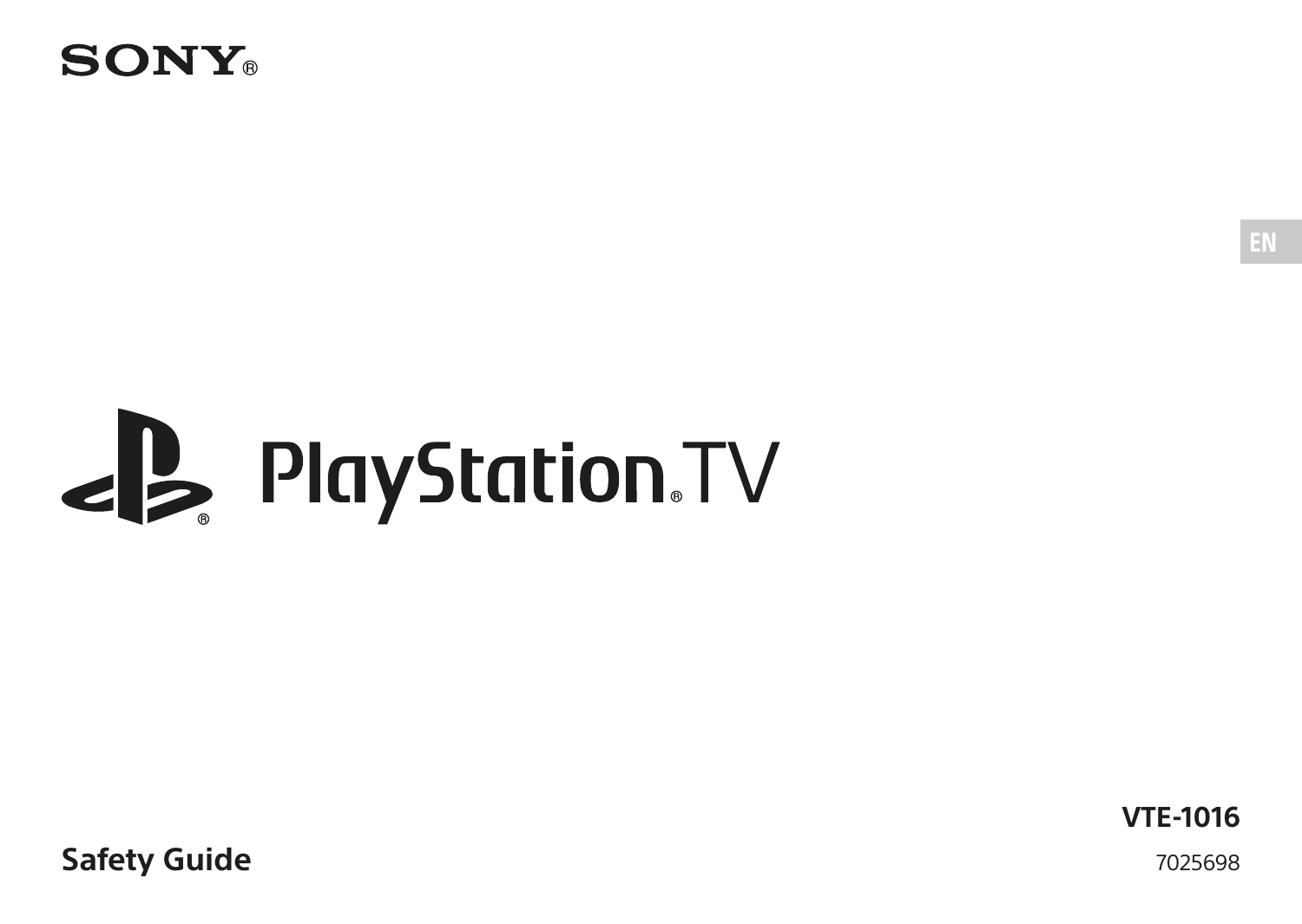# <span id="page-1-0"></span>WARNINGS

To avoid electrical shock, do not open the cabinet. Refer servicing to qualified personnel only.

This equipment has been tested and found to comply with the limits set out in the R&TTE Directive using a connection cable shorter than 3 metres. Do not use cables longer than 3 metres.

This product has been manufactured by or on behalf of Sony Computer Entertainment Inc., 1-7-1 Konan Minato-ku Tokyo, 108-0075 Japan.

Imported into Europe and Distributed by Sony Computer Entertainment Europe Ltd,10 Great Marlborough Street, London, W1F 7LP, United Kingdom.

The Authorised Representative for issuing and holding Declarations of Conformity is Sony Deutschland GmbH, Hedelfinger Strasse 61, 70327 Stuttgart, Germany.

### R&TTE Directive "Informal DoC" statement

Hereby, Sony Computer Entertainment Inc., declares that this product is in compliance with the essential requirements and other relevant provisions of Directive 1999/5/EC. For details, please access the following URL: http://www.compliance.sony.de/

#### Information based on EU ecodesign requirements of the Regulation (EU) No 801/2013

Visit the following URL: eu.playstation.com/Energyefficiency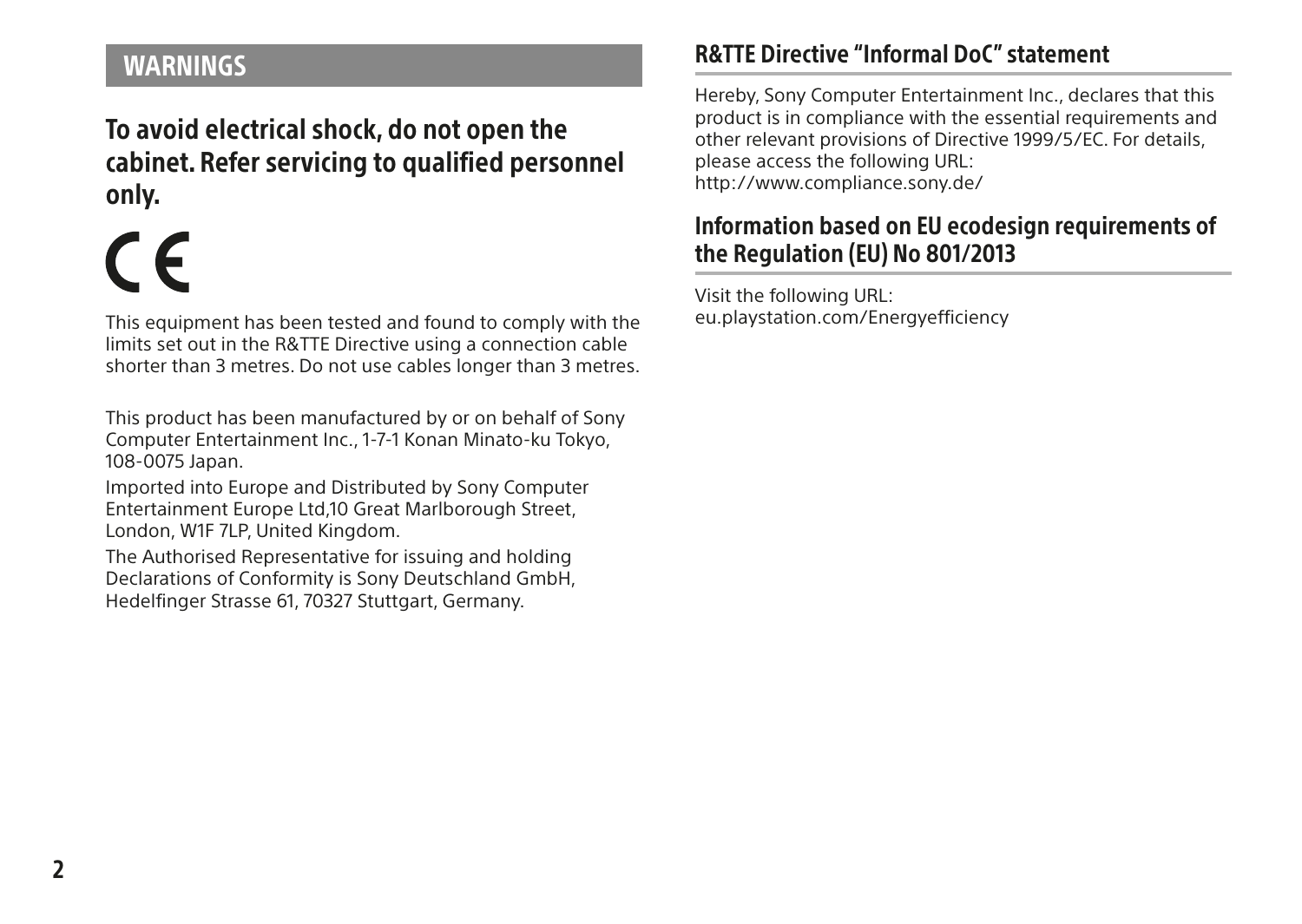# Seizures induced by light stimulation (Photosensitive Epilepsy)

If you have an epileptic condition or have had seizures, consult your doctor prior to playing. Some individuals may experience eye soreness, altered vision, migraine, muscle twitching, convulsion, blackout, loss of awareness or disorientation when exposed to flashing or flickering lights or other light stimulation on a television screen or while playing video games. If you experience any of the above symptoms while playing, discontinue use immediately and consult your doctor.

#### Stop playing immediately when you experience the following symptoms

In addition to the above symptoms, whilst playing if you have a headache, dizziness, nausea, fatigue, similar symptoms to motion sickness, or if you feel a discomfort or pain in any body part such as eyes, ears, hands, arms, feet, discontinue use immediately. If the condition persists, seek medical attention.

#### Radio waves

Radio waves may affect electronic equipment or medical devices (for example, pacemakers), which may cause malfunctions and possible injuries.

- ˎ If you use a pacemaker or other medical device, consult your physician or the manufacturer of your medical device before using the wireless networking feature (Bluetooth® and wireless LAN).
- ˎ Do not use the wireless networking feature in the following locations:
	- Areas where wireless network use is prohibited, such as in hospitals. Abide by medical institution regulations when using the system on their premises.
	- Areas near fire alarms, automatic doors and other types of automated equipment.

#### System software

Use of this PS TV system means acceptance of Sony Computer Entertainment Inc's system software licence agreement. Refer to http://www.scei.co.jp/psvita-eula/ for further details.

The commercial use or rental of this product is prohibited.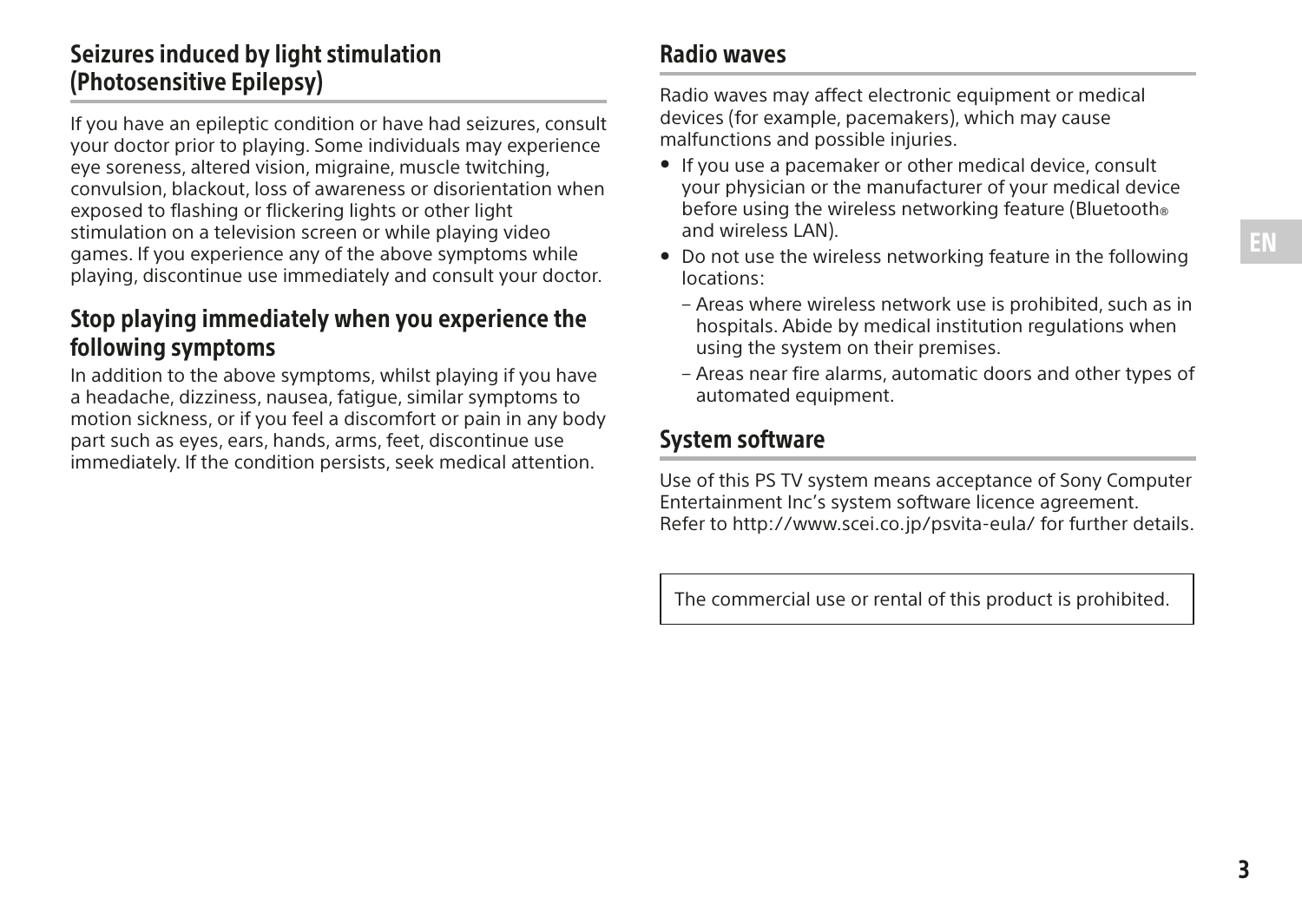# **Contents**

The information contained in this manual is subject to change without notice.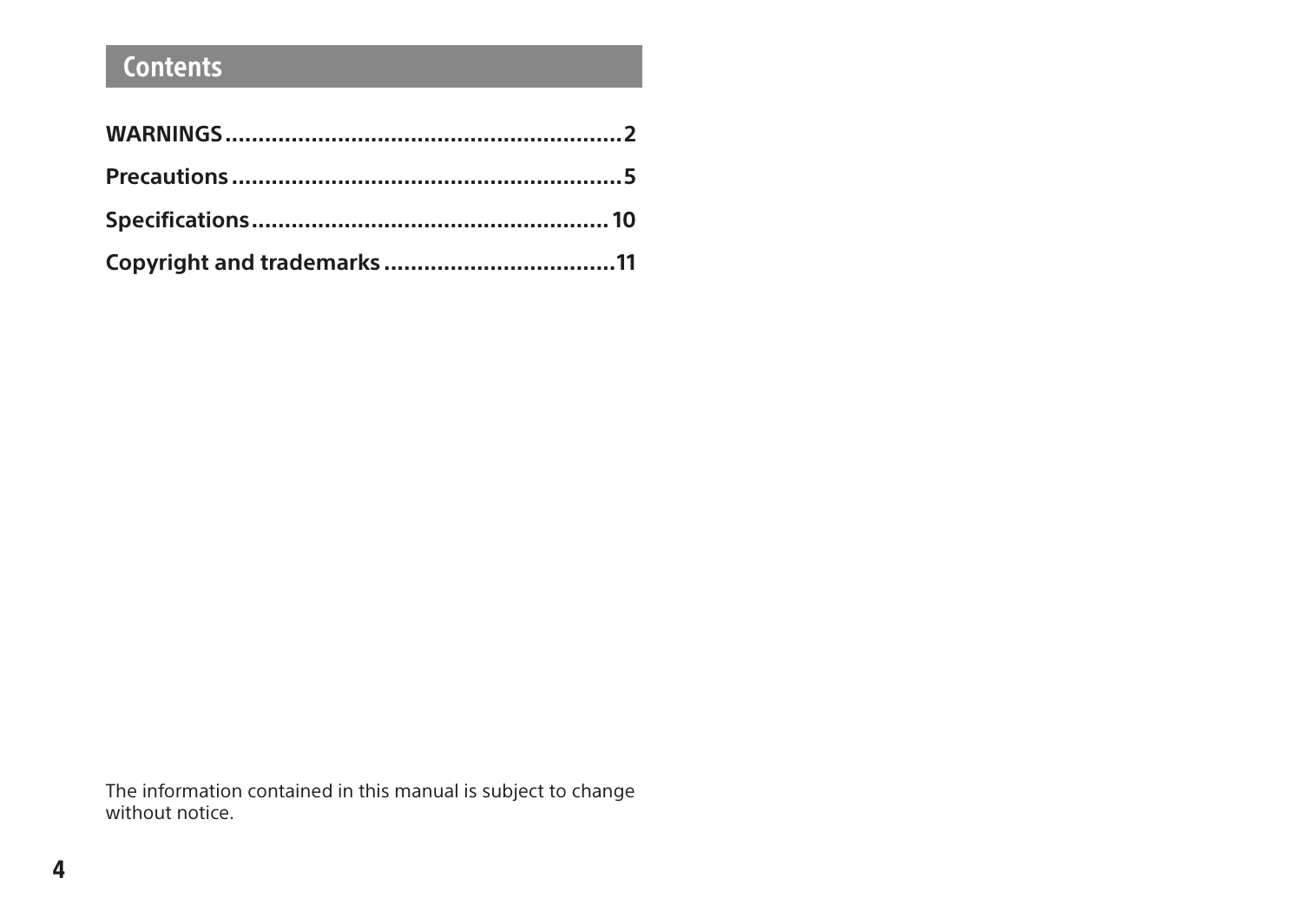# <span id="page-4-0"></span>**Precautions**

Before using this product, carefully read this manual and retain it for future reference. Parents and guardians of children should read this manual and make sure that the child follows all safety precautions.

#### Safety

This product has been designed with the highest concern for safety. However, any electrical device, if used improperly, has the potential for causing fire, electrical shock or personal injury. To help ensure accident-free operation, follow these guidelines:

- ˎ Observe all warnings, precautions and instructions.
- Regularly inspect the AC adaptor, AC power cord and  $HDMI_{\circledcirc}$  cable.
- ˎ If your PS TV system is damaged, do not use it. Unplug the AC power cord from the electricity supply and disconnect any other cables immediately.
- ˎ Stop use, unplug the AC power cord from the electricity supply and disconnect any other cables immediately if the device functions in an abnormal manner, produces unusual sounds or smells or if it or the AC adaptor becomes too hot to touch.
- Contact the appropriate PlayStation® customer service helpline which can be found with this product's guarantee information.

#### Use and handling

- ˎ Use in a well-lit area and keep a safe distance from the TV screen.
- ˎ Avoid prolonged use of the PS TV system. To help prevent eyestrain, take a break of about 15 minutes during every hour of play.
- ˎ Avoid playing when you are tired or need sleep.
- ˎ Stop using the system immediately if you begin to feel tired or if you experience discomfort or pain in your hands or arms while operating the wireless controller. If the condition persists, consult a doctor.
- ˎ If you experience any of the following health problems, discontinue use of the system immediately. If symptoms persist, consult a doctor.
	- Dizziness, nausea, fatigue or symptoms similar to motion sickness.
	- Discomfort or pain in a part of the body, such as eyes, ears, hands or arms.
- ˎ Keep the system and accessories out of the reach of small children. Small children may swallow the media cards or wrap the cables/straps around themselves, which may inflict injury or cause an accident or a malfunction. Media cards may present a choking hazard.
- Make sure the AC power cord is unplugged from the electricity supply before you connect the HDMI cable.
- ˎ Do not use the system or accessories near water.
- $\bullet$  Use only attachments/accessories specified by the manufacturer.
- ˎ Do not expose the system or accessories to dust, smoke or steam. Do not allow liquid or small particles to get into the system or accessories.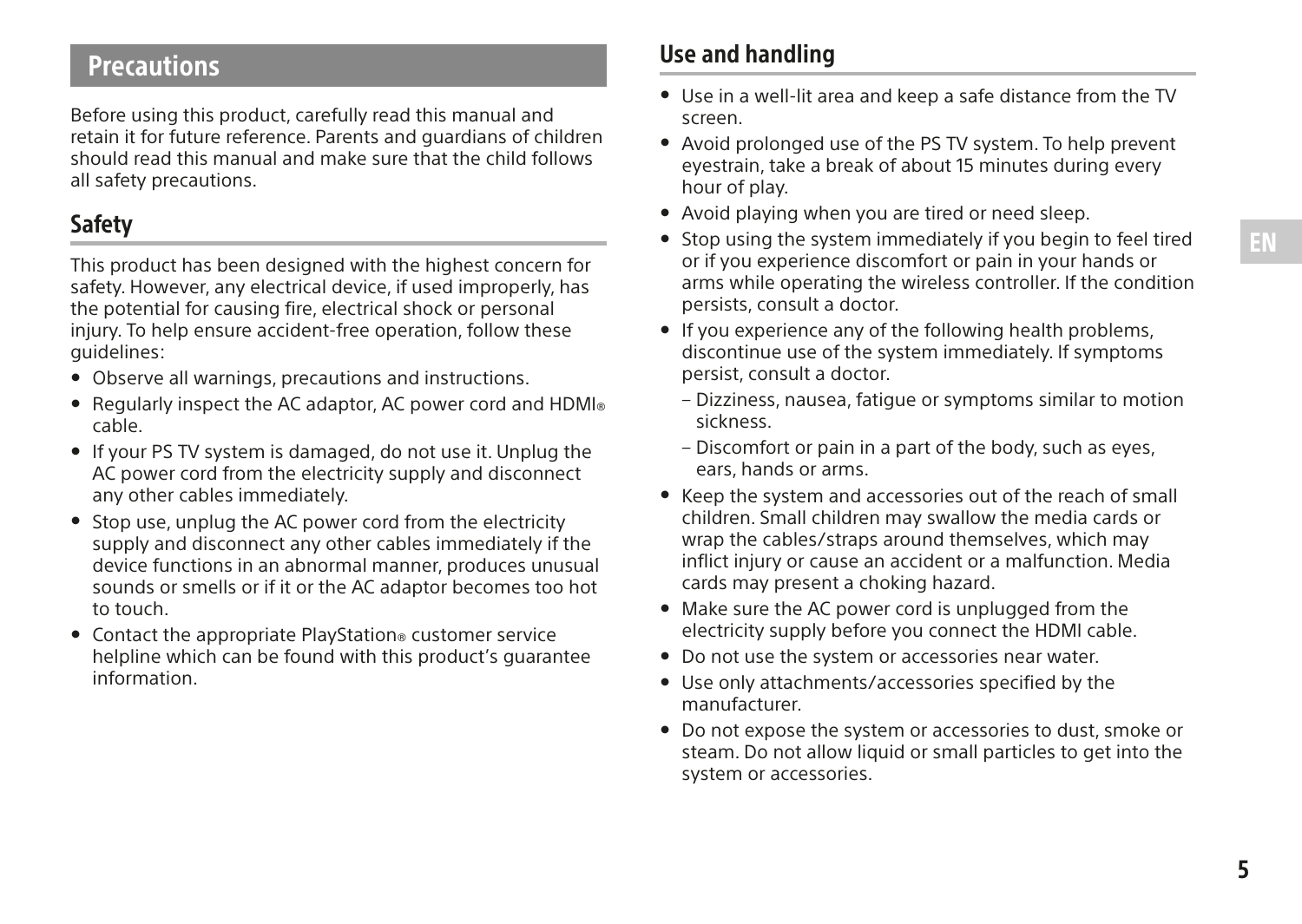- ˎ Do not throw, drop or step on the system or accessories, and do not subject the devices to strong physical impact.
- Do not touch or insert foreign objects into the connectors of the system or accessories.
- ˎ Do not place the system and connected accessories on the floor or in a place where they may cause someone to trip or stumble.
- ˎ Depending on the conditions of use, the system or AC adaptor may reach temperatures of 40 °C or more. Do not touch the system or AC adaptor for an extended period of time under these conditions. Extended contact under these conditions may cause low-temperature burns\*.
	- \* Low-temperature burns are burns that occur when the skin is in contact with objects of relatively low temperatures (40 °C or more) for an extended period of time.
- ˎ When connecting the system to a plasma or projection TV\*, do not leave a still image on the TV screen for an extended period of time, as this may leave a faint image permanently on the screen.

\* Except LCD screen types

ˎ Parents are encouraged to monitor children in online activities to ensure safe and responsible Internet usage. Refer to

http://www.ps-playsafeonline.com for further details.

#### Storage conditions

- Do not expose the system or accessories to high temperatures, high humidity, or direct sunlight.
- ˎ Do not heat the system with kitchen or heating equipment such as a dryer. It may lead to fire, injury or malfunction.
- ˎ Do not place the system or accessories on surfaces that are unstable, tilted or subject to vibration.

#### Notes on safety when using the controllers

- ˎ Do not handle damaged or leaking lithium-ion batteries. If the internal battery fluid leaks, stop using the product immediately and contact technical support for assistance. If the fluid gets on to your clothes, skin or into your eyes, immediately rinse the affected area with clean water and consult your physician. The battery fluid can cause blindness.
- ˎ Do not use the vibration function if you have any ailment or injury to the bones, joints or muscles of your hands or arms. If you have an ailment or an injury, do not use the wireless controller to play software titles that contain the vibration function unless you first disable this function.
- ˎ Note that some software titles enable the vibration function by default. To disable the vibration function, press and hold the (D) (PS) button on the controller. Remove the checkmark from [Enable Vibration] on the screen that is displayed.
- Do not stare at the light bar on the DUALSHOCK®4 wireless controller when it is blinking. If you experience discomfort or pain anywhere in or on your body from light stimulation, discontinue use immediately.

## AC adaptor, AC power cord and HDMI cable use

- ˎ Do not touch the plug of the AC power cord with wet hands.
- ˎ Do not touch the AC power cord, AC adaptor, HDMI cable or the system, if connected to an electricity supply, during an electrical storm.
- ˎ Do not use a power source other than the supplied (or approved replacement) AC adaptor.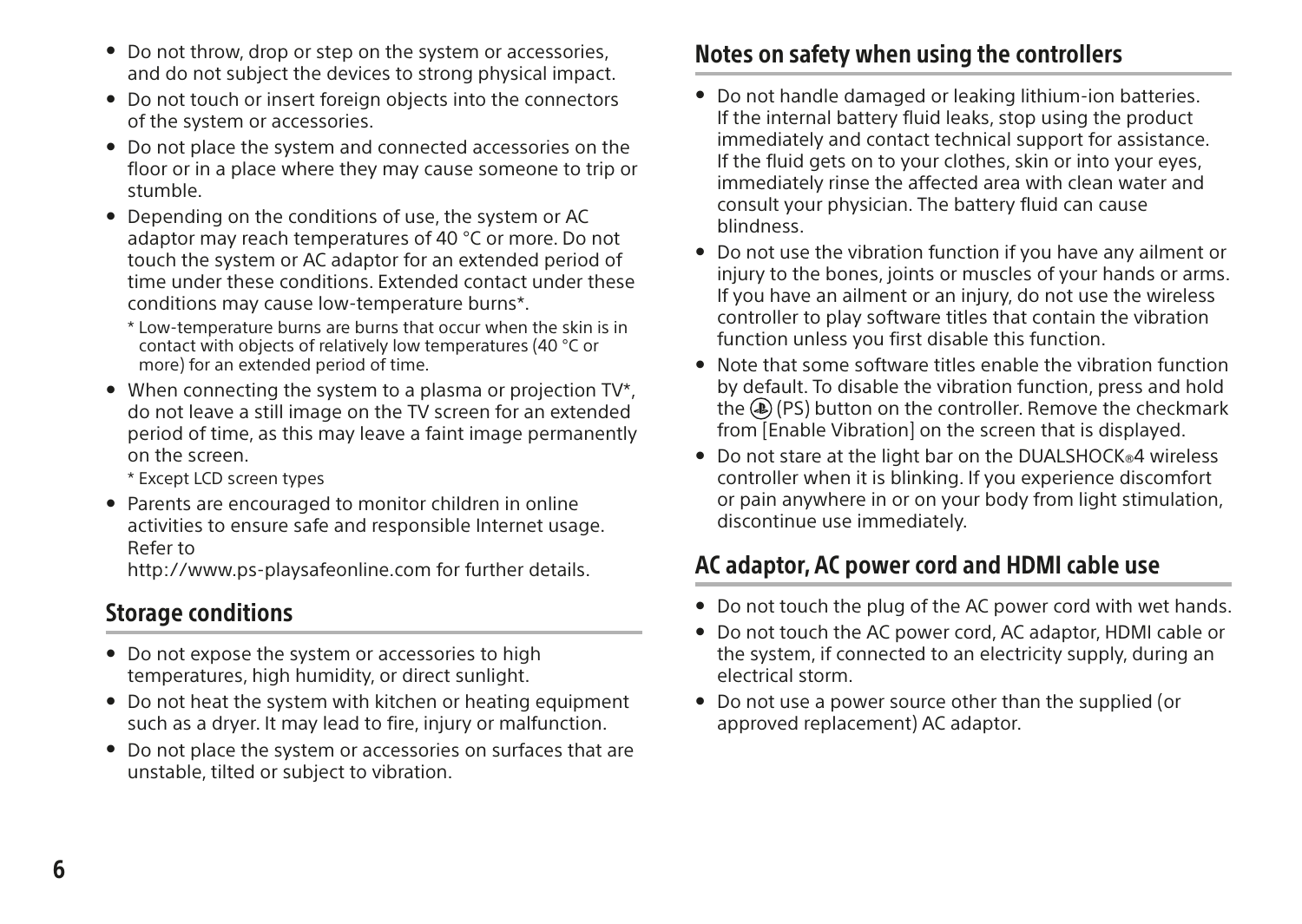- ˎ Before plugging in a cable, check that the system connectors (such as the HDMI output port) and the AC adaptor or HDMI cable connectors are clean. If not, wipe the connectors with a soft, dry cloth.
- ˎ When the system will not be used for an extended period of time, or when cleaning the system, unplug the power cord and any other cables.
- Do not damage the AC adaptor or AC power cord:
	- Do not modify the AC adaptor or AC power cord.
	- Do not wrap the AC power cord or HDMI cable around the PS TV system or around the AC adaptor.
	- Do not place the AC adaptor or AC power cord near a heat source or allow them to get hot.
	- Do not subject the AC power cord to tension.
	- When disconnecting the AC power cord, hold it by the plug and pull straight out from the electrical socket. Never pull by the cord and do not pull at an angle.
	- Protect the AC power cord from being walked on or pinched particularly at plugs, electrical socket and the point where they exit from the system.
	- Do not use the PS TV system or the AC adaptor when they are covered by a cloth or in their cases. Heat may build up and cause a fire or damage to the system.
- ˎ Do not connect the AC power cord to a voltage transformer or inverter. Connecting the AC power cord to an inverter for use in an automobile may cause heat to build up in the AC adaptor and may cause burns or a malfunction.
- ˎ Use an electricity supply that is easily accessible, so the AC power cord can be unplugged quickly if the need arises.
- The socket-outlet shall be installed near the equipment and shall be easily accessible.

#### Never disassemble the system or accessories

Use the PS TV system and accessories according to the instructions in this manual. No authorisation for the analysis or modification of the system, or the analysis and use of its circuit configurations, is provided. Disassembling will void the system warranty. Additionally, there is a risk of fire, electrical shock or malfunction.

Network

- ˎ A broadband Internet connection is required to connect to a network.
- ˎ You are responsible for Internet service fees. For details, refer to the information provided in your service contract or contact your Internet service provider.
- ˎ Use only an Ethernet cable compatible with 10BASE-T or 100BASE-TX networks. Do not use a cord for a standard residential telephone line or cables of types other than those mentioned here. Using the wrong type of cord or cable can cause more electrical current than necessary to flow through the LAN connector, which may lead to heat build-up, fire or malfunction.

## Using Wi-Fi access points

• The 2.4 GHz bandwidth of radio waves used by the wireless networking feature of this product is a bandwidth shared by various devices. This product has been designed to minimise the effect of other devices using the same range. However, in some cases interference from other devices may reduce the connection speed, shorten the signal range or cause the connection to be terminated unexpectedly.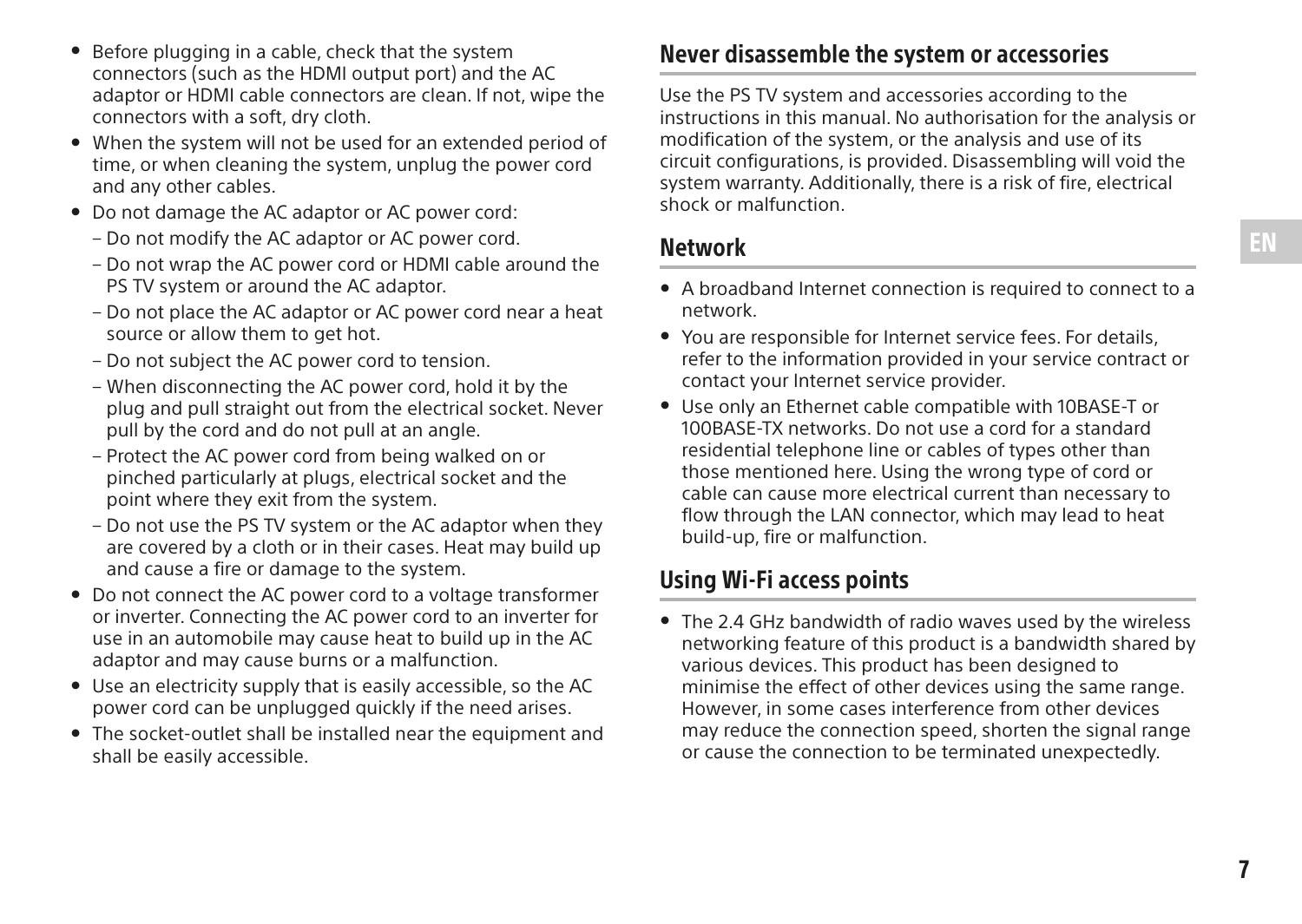ˎ When connecting to the Internet using the Wi-Fi feature, the system automatically detects nearby access points. An access point that you are not authorised to use may be included among the detected devices. Only connect to a personal access point that you are authorised to use, or one that is available through a commercial Wi-Fi service. The user is responsible for all fees associated with Wi-Fi access.

#### Parental Controls

The PS TV system offers parents and guardians controls to limit the content that children and teenagers can access and the features they can use. Refer to the User's Guide for details about parental controls.

#### Recorded data

In the following cases, data saved on a PlayStation®Vita card or memory card might be lost or corrupted.

- ˎ Removing the PS Vita card or turning off the PS TV system while it is saving or loading data.
- ˎ Removing the memory card while the PS TV system is turned on.
- ˎ Using it in a location that is exposed to static electricity or electrical interference.

If, for any reason, software or data loss or corruption occurs, it is usually not possible to recover the software or data. It is recommended that you regularly back up software and data. Sony Computer Entertainment Inc. and its subsidiaries and affiliates will not be held liable for any damages or injury in the case of software or data loss or corruption.

#### When moisture condensation occurs

If the PS TV system is brought directly from a cold location to a warm one, moisture may condense inside the system and cause it to operate improperly.

Should this occur, turn off and unplug the system. Do not use the PS TV system until the moisture evaporates (this may take several hours). If the system still does not operate properly, contact the appropriate PlayStation® customer service helpline which can be found with this product's quarantee information

#### Cleaning

For safety reasons, unplug the AC power cord from the electricity supply and disconnect any other cables before cleaning.

#### Exterior surfaces (plastic cover of system and Wireless Controller)

Follow the instructions below to help prevent the product exterior from deteriorating or becoming discoloured.

- ˎ Wipe with a soft, dry cloth.
- ˎ Do not apply insecticides or other volatile substances.
- ˎ Do not place any rubber or vinyl materials on the product exterior for an extended period of time.
- ˎ Do not use solvents or other chemicals. Do not wipe with a chemically-treated cleaning cloth.

#### **Connectors**

Do not use when the connectors of the system or the AC power cord are not clean. If used when dirty, the flow of electrical current may be obstructed. Remove the dirt with a dry cloth.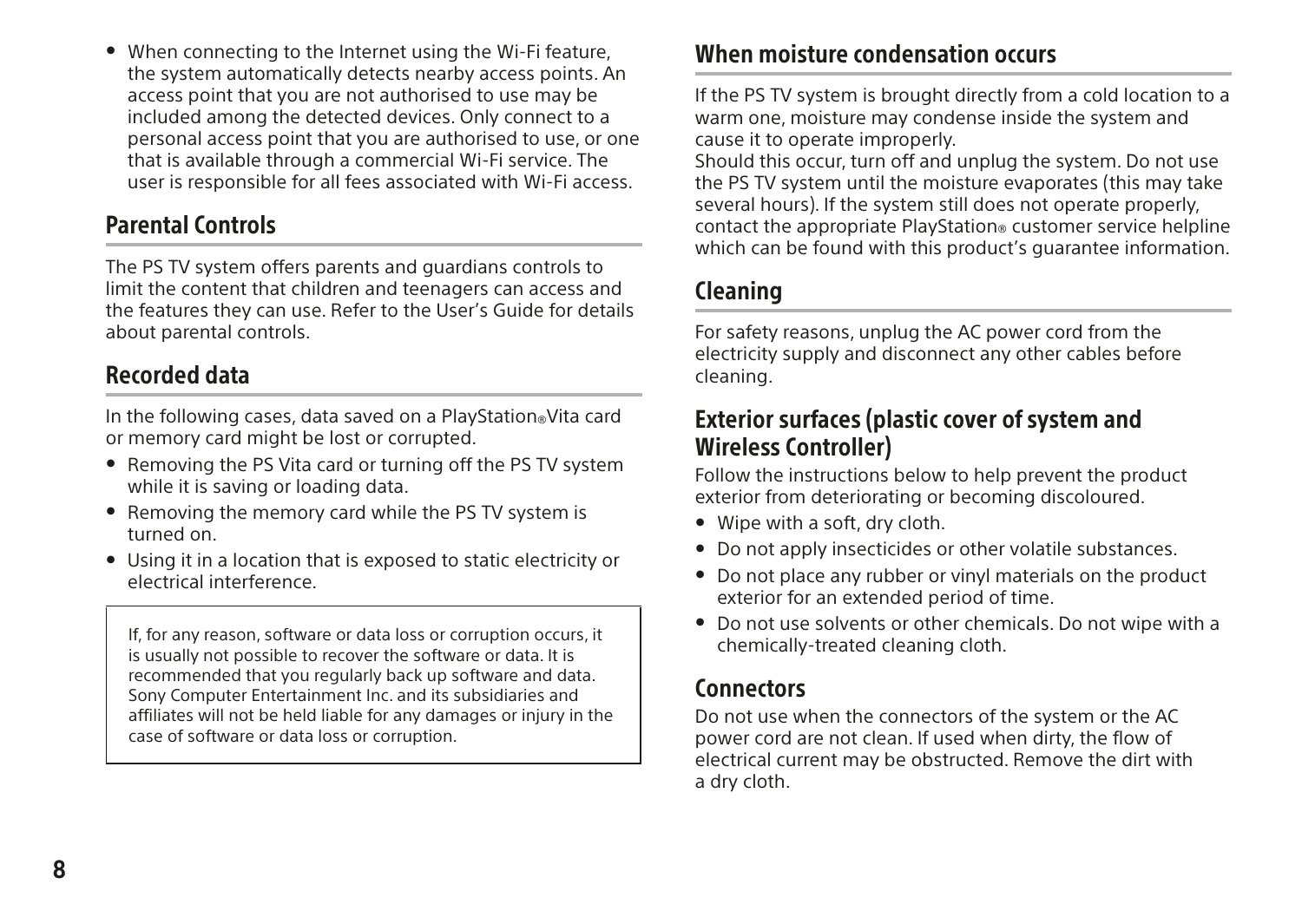#### When your system is not operating correctly

Turn off the power, and then press and hold the (0) (Power) button on the system for at least 7 seconds to turn on the power again. Then connect a controller with a USB cable, and press the (PS) button on the controller. The safe mode screen is displayed. Safe mode is a start-up mode for your system, in which only a few system functions are available for solving problems. If the power will not turn off normally, press and hold the  $\circledcirc$  (Power) button on the system for at least 15 seconds. The system restarts, and the safe mode screen is displayed. Once the system has entered safe mode, select the necessary items, and follow the on-screen instructions to perform operations.



Where you see this symbol on any of our electrical products or packaging, it indicates that the relevant electrical product should not be disposed of as general household waste in Europe and Turkey. To ensure correct waste treatment, please dispose of them via an authorised collection facility, in accordance with any applicable laws or requirements. Waste electrical products may also be disposed of free of charge via retailers when buying a new products of the same type. Furthermore, within EU countries larger retailers may accept small waste electronic products free of charge. Please ask your local retailer if this service is available for the products you wish to dispose of. In so doing, you will help to conserve natural resources and improve standards of environmental protection in treatment and disposal of electrical waste.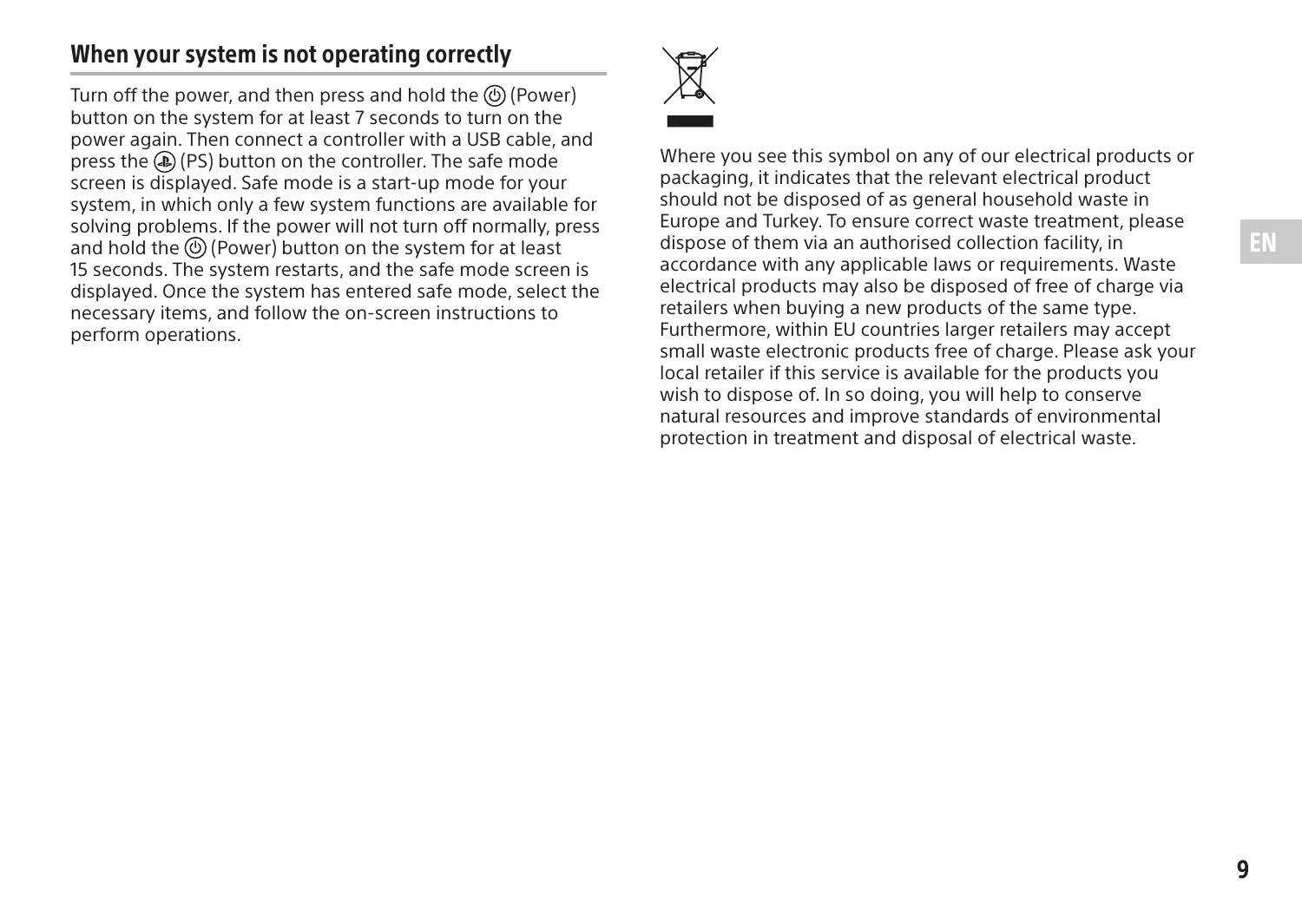# <span id="page-9-0"></span>Specifications

Design and specifications are subject to change without notice. Depending on the software version in use, the system may operate differently than described in this manual.

### PlayStation®TV system

| AV output                           | Resolution 720p, 1080i, 480p                                                                                                                  |
|-------------------------------------|-----------------------------------------------------------------------------------------------------------------------------------------------|
| Sound output                        | LPCM <sub>2ch</sub>                                                                                                                           |
| <b>Main slots and</b><br>connectors | PlayStation®Vita card slot<br>Memory card slot<br>USB port (USB 2.0 Type A)<br>HDMI output port (HDMI-CEC)<br>LAN port (10BASE-T, 100BASE-TX) |
| Internal memory card                | $1$ GB*                                                                                                                                       |
| Power                               | AC adaptor: DC 5V                                                                                                                             |
| <b>Maximum rated power</b>          | Approximately 2.8W                                                                                                                            |
| <b>External dimensions</b>          | Approximately $65.0 \times 105.0 \times 13.6$ mm<br>(length × height × thickness)                                                             |
| <b>Mass</b>                         | Approximately 110g                                                                                                                            |
| <b>Operating temperature</b>        | $5^{\circ}$ C – 35 $^{\circ}$ C                                                                                                               |
| Compatible controller(s)            | DUALSHOCK®3 wireless controller<br>DUALSHOCK®4 wireless controller                                                                            |
| Country of production               | China                                                                                                                                         |

\* A portion of space on the internal memory card is available for you to use, while another portion is used for system files. The amount of actual space that is available for you to use will be lower than the total capacity of the internal memory card indicated in this document.

#### Network functions

| Ethernet   | 10BASE-T, 100BASE-TX              |
|------------|-----------------------------------|
| l Wi-Fi    | IEEE 802.11b/g/n (n = 1×1)        |
| Bluetooth® | 2.1 + EDR (A2DP, AVRCP, HSP, HID) |

#### AC adaptor

| Input                                                                                       | AC 100 - 240V, 50/60Hz |
|---------------------------------------------------------------------------------------------|------------------------|
| Output                                                                                      | DC 5V, 2000 mA (2A)    |
| Approximately 76 × 46 × 22mm<br><b>External dimensions</b><br>(length × height × thickness) |                        |
| Mass                                                                                        | Approximately 93q      |

#### Region code

The PlayStation®Vita format software has region codes assigned to each region where the system is sold. On this system you can use software for the following regions:

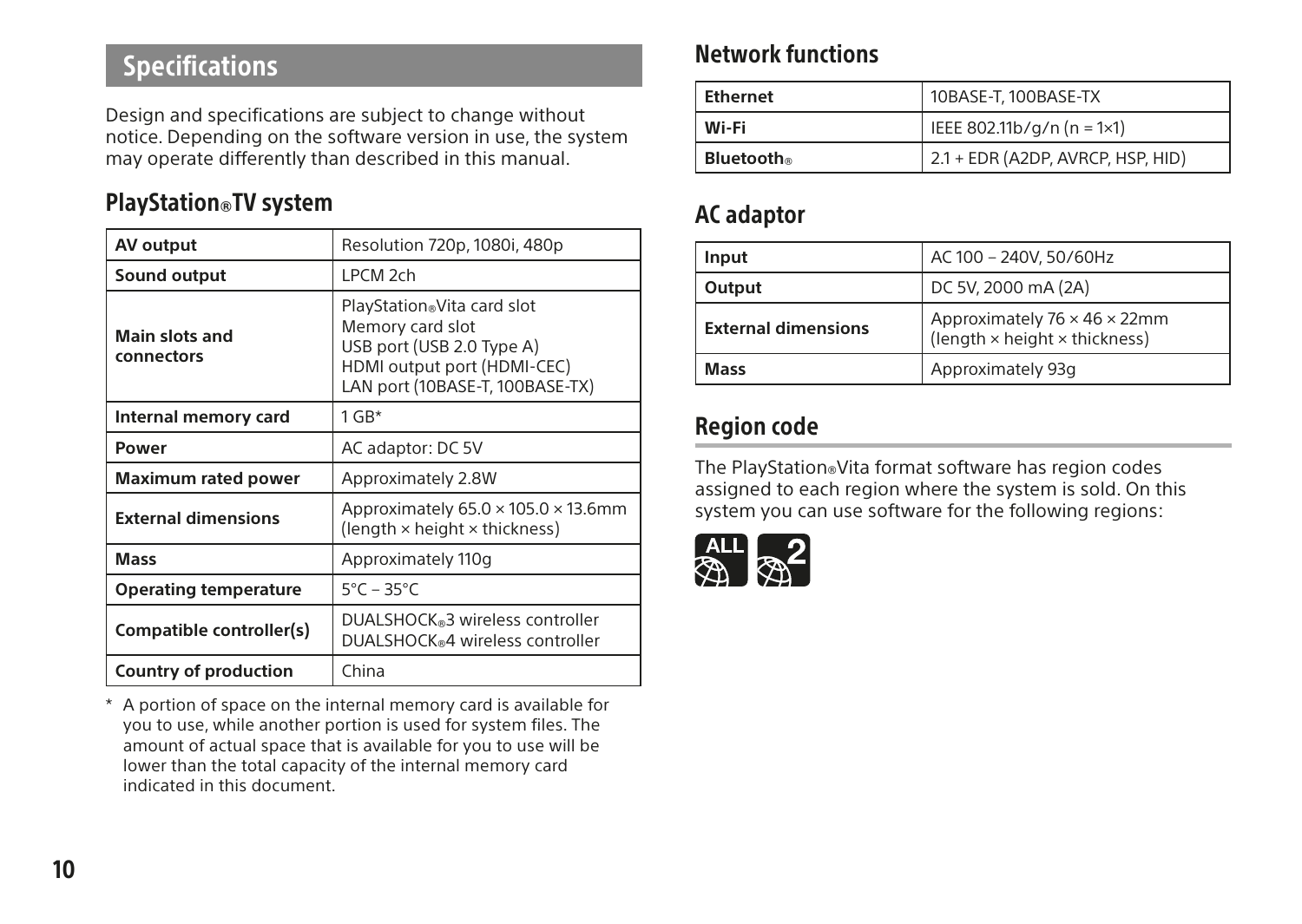# <span id="page-10-0"></span>Copyright and trademarks

" $\triangle$ ", "PlayStation", "DUALSHOCK" and " $\triangle$   $\odot$   $\times$   $\widehat{\square}$ " are registered trademarks of Sony Computer Entertainment Inc. "LIVEAREA" is a trademark of the same company.

"SONY" and " $\bullet$ " are registered trademarks of Sony Corporation. "Sony Entertainment Network" is a trademark of the same company.

The Bluetooth® word mark and logos are owned by the Bluetooth SIG, Inc. and any use of such marks by Sony Computer Entertainment Inc. is under license. Other trademarks and trade names are those of their respective owners.

The terms HDMI and HDMI High-Definition Multimedia Interface, and the HDMI Logo are trademarks or registered trademarks of HDMI Licensing LLC in the United States and other countries.

All other trademarks are the properties of their respective owners.